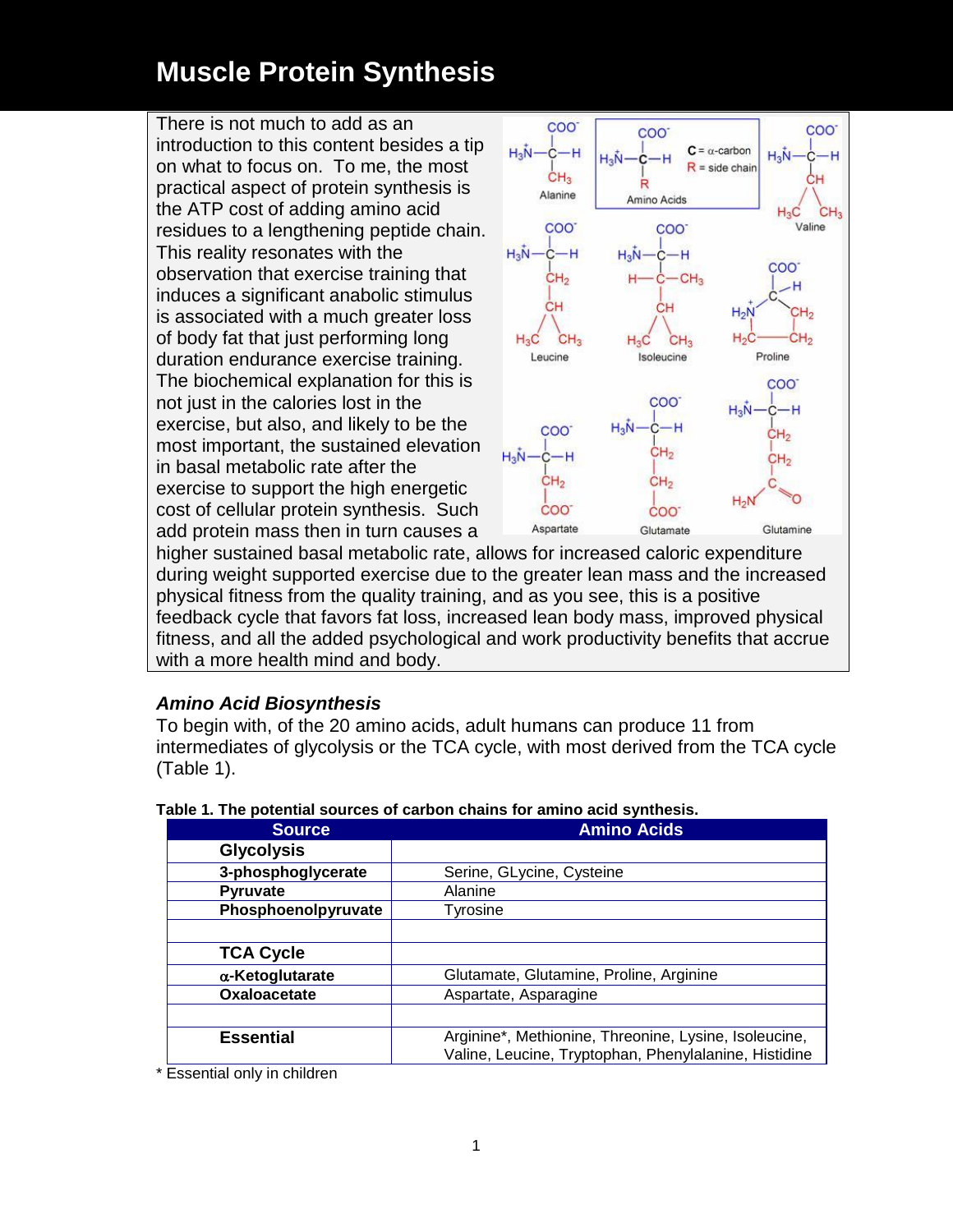#### *Transcription and Translation*

First of all, if you are like me, you often have trouble remembering the difference between **transcription** and **translation**. Remember that transcription means that something is transcribed, and to transcribe means to copy. Hence, transcription is the copying of the DNA code to RNA. Translation means something is translated, which means something is interpreted. Thus, translation is the interpretation of the RNA code to produce proteins.

Translation has several steps, and we will go through these one at a time.

### *1. Modification of mRNAs*

The initial RNA molecule that is transcribed is called **messenger RNA (mRNA)**. It has the prefix "messenger" as it functions to transfer genetic code information (codon sequences) from **DNA** (Figure 1) within the nucleus to the cytosol in preparation for **protein synthesis**. Now, the processes involved from transcription to the start of translation are multiple and complex, and we will not cover all this information for this text. Just remember that the mRNA that is transcribed is edited after transcription in many ways prior to the start of protein synthesis. For example, **intron** sections are removed, **exon** segments are spliced together, beginning and end base sequences are removed and replaced with a "cap" (7 methylguanosine) at the 5' end and 20 to 250 adenylate residues ("**polyA tail**") are added to the 3' end (Figure 2). It is believed that the 5' cap facilitates binding of the mRNA to the **ribosome** to initiate translation. The polyA tail may protect the RNA from enzymatic degradation. Additional post-transcription editing of mRNA also occurs, but currently such editing is not well understood.



**Figure 1. Structure of DNA.**



**Figure 2. Schematic showing the post-transcriptional editing of mRNA, along with the additional of the 5' cap and 3' polyA sequence.**

The end result of transcription is a single strand of mRNA. mRNAs can form complementary double stranded structures with other mRNA or DNA strands, with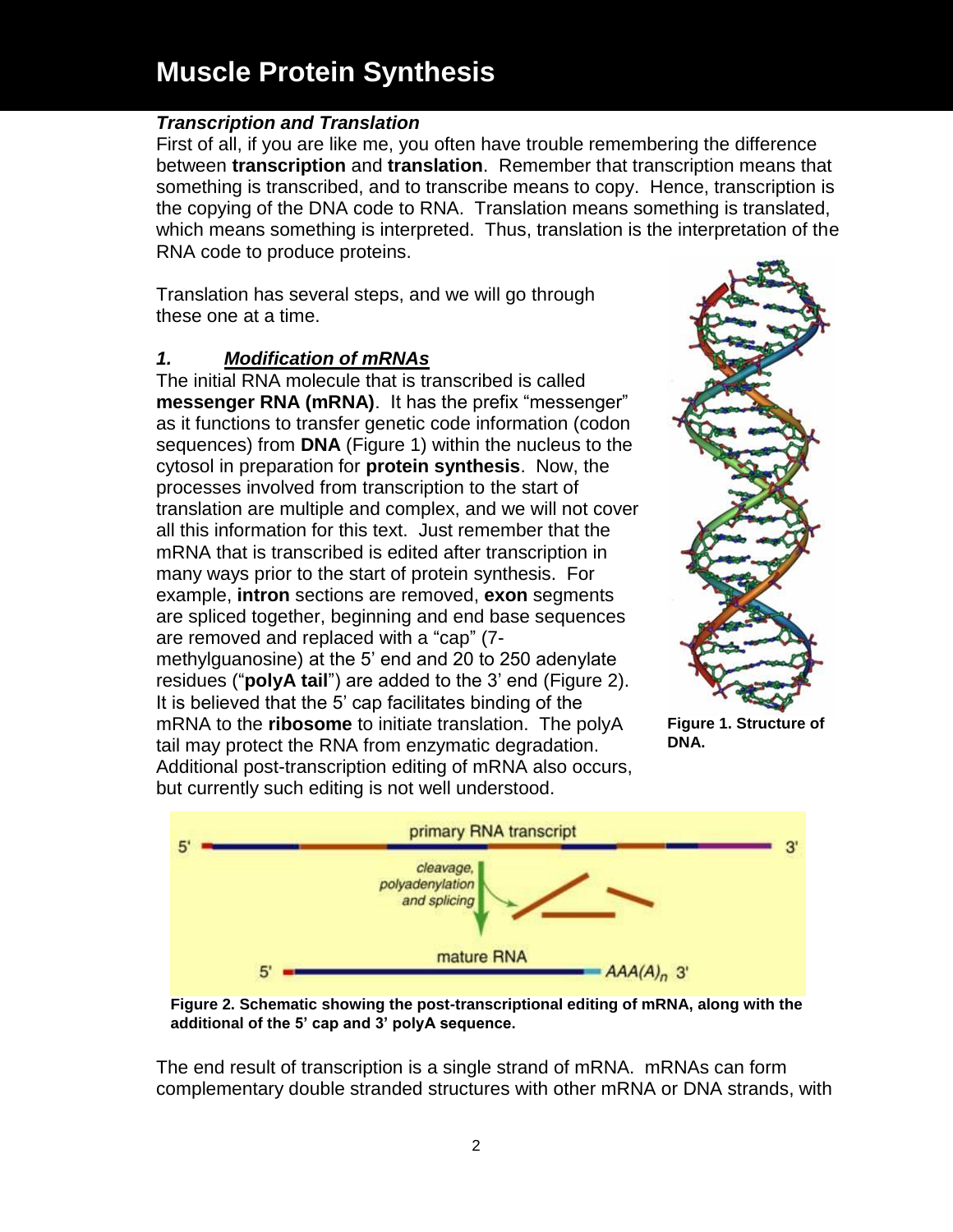the base-pairing rules of DNA still applying. However, the secondary structures of RNA are more complex and variable than for the organized structure of DNA. mRNA strands can also code for more than one protein or polypeptide chain.

### *2. Production of Transfer RNA (tRNA) and Activation of Amino Acids*

To complete the translation of the mRNA codons to amino acids, added RNA is needed to read each codon and specifically attach the required amino acid. Thus, there are specific **transfer RNA (tRNA)** molecules for specific amino acid codons, which of course means that there must be more than 20 different tRNAs. In fact, research tells us that there are more than 32 tRNAs in eukaryotic cells. Each tRNA is a small single stranded RNA molecule that folds into a precise 3 dimmensional structure (Figure 3). Located at the end of the **anti-codon arm** are three base sequences that comprise the **anti-codon** and complement the mRNA, thereby copying the original codon from DNA.



**Figure 3. The general structure of tRNAs. Note the consistent 3' and 5' end sequences.** 

Attachment of an amino acid to a tRNA functions to activate the amino acid, and is catalyzed by an amino acid specific **aminoacyl-tRNA synthetase**. Thus there are 20 different aminoacyl-tRNA synthetase enzymes; one for each amino acid. Such attachment occurs in two steps, where an aminoacyl-AMP intermediate is first formed by the addition of AMP to the carboxyl group of the amino acid (Figure 4). Then the aminoacyl-AMP molecule is attached to the tRNA at the amino acid arm 3' end, with the subsequent release of AMP.

### *3. Initiation of Protein Synthesis*

Remember that the codon AUG occurs at the start of each protein codon sequence, but also codes for the amino acid methionine (Figure 5). This duplication is resolved by the presence of two tRNAs for AUG; one for AUG occurring at the start of a sequence, and one for AUG occurring within a sequence. In bacteria, the tRNA for AUG that codes the start of a code sequence that has methionine attached is then modified by the addition of a formyl group  $(-HC=O)$  to the amine end of methionine. This prevents the tRNA<sup>fmet</sup> from incorrectly being placed within an elongating peptide chain.

The tRNA<sup>fmet</sup> attaches to a RNA strand associated with a ribosome. Ribosomes are the sub-cellular organelles responsible for directing protein synthesis, and are found both free in the cytosol as well as bound to parts of an intracellular membrane network called the **endoplasmic reticulum**, forming **rough**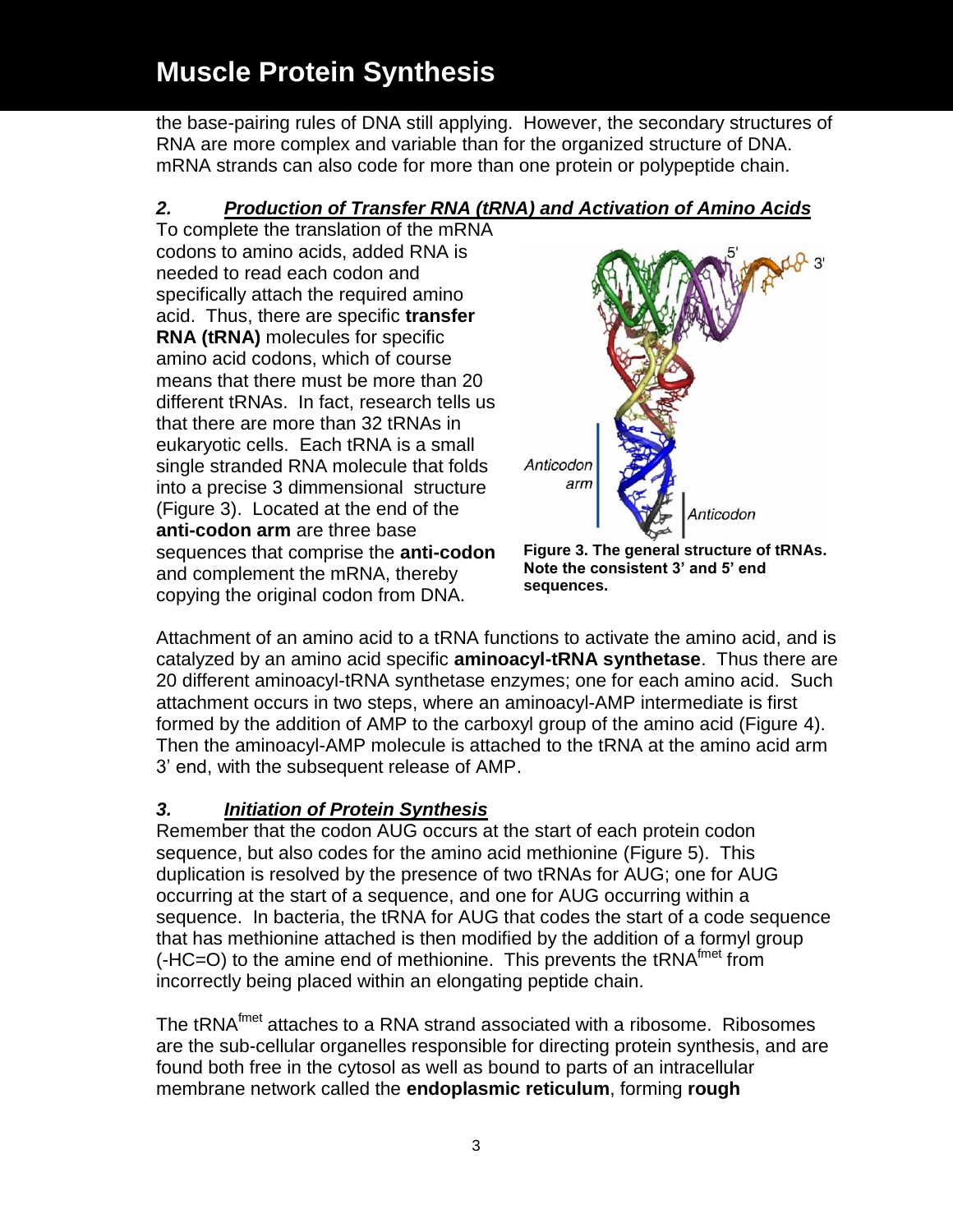

**Figure 4. The structural changes that occur during the activation of amino acids to form aminoacyl-tRNAs.**

**endoplasmic reticulum** (Figures 6, 7 and 8). The tRNA<sup>fmet</sup> attaches to the P-site of the ribosome, and all following aminoacyl-tRNA complexes ((aa-tRNA<sup>aa</sup>), such as ala-tRNA<sup>ala</sup> for alanine)) bind to the A site, as explained in the next step of elongation.

#### *4. Elongation of the Polypeptide Chain*

When an added aa-tRNA<sup>aa</sup> complex binds to the A site, specialized elongation proteins found in the cytosol support a GTP hydrolysis fueled move of the originating formyl-methionine from its initiating tRNA to the aa-tRNA $a^a$  at the A site.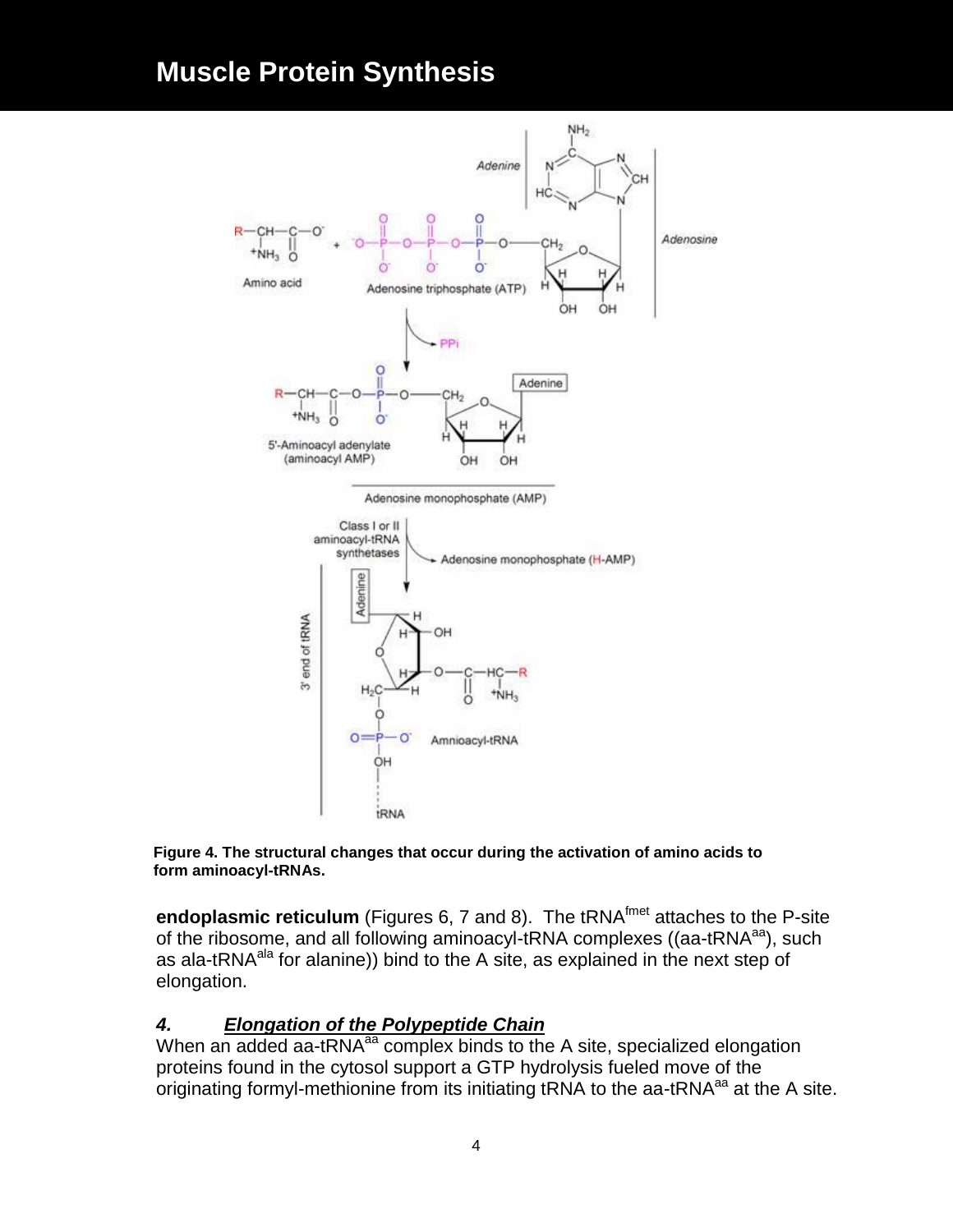The enzyme activity is provided by **ribozymes** of the ribosome. This movement and free energy release supports the formation of a peptide bond between the amine group of the A-site aminoacyl-tRNA, forming a dipeptidyltRNA. The initial  $tRNA<sup>fmet</sup>$  is then released, and the ribosome moves 1 codon further along the mRNA strand, which requires another GTP hydrolysis. The dipeptidyl-tRNA moves to the P-site, and a new codon-specific aminoacyl-tRNA attaches to the A-site. Such actions are repeated along the length of the mRNA

|                        | Second letter of codon |                      |                               |                        |  |  |
|------------------------|------------------------|----------------------|-------------------------------|------------------------|--|--|
|                        | U                      | Œ                    | G                             |                        |  |  |
|                        | <b>UUU Phe</b>         | <b>UCU Ser</b>       | <b>UAU Tyr</b>                | <b>UGU Cys</b>         |  |  |
| Ū                      | <b>UUC Phe</b>         | <b>UCC Ser</b>       | <b>UAC Tyr</b>                | <b>UGC Cys</b>         |  |  |
|                        | <b>UUA Leu</b>         | <b>UCA Ser</b>       | <b>UAA Stop</b>               | <b>UGA Stop</b>        |  |  |
|                        | <b>UUG Leu</b>         | <b>UCG Ser</b>       | <b>UAG Stop</b>               | <b>GG Trp</b>          |  |  |
| Ċ<br>First             | <b>CUU Leu</b>         | <b>CCU Pro</b>       | <b>CAU His</b>                | <b>CGU Arg</b>         |  |  |
|                        | <b>CUC Leu</b>         | <b>CCC Pro</b>       | <b>CAC His</b>                | <b>CGC Arg</b>         |  |  |
|                        | <b>CUA Leu</b>         | <b>CCA Pro</b>       | <b>CAA GIn</b>                | <b>CGA Arg</b>         |  |  |
| letter                 | <b>CUG Leu</b>         | <b>CCG Pro</b>       | <b>CAG GIn</b>                | <b>CGG Arg</b>         |  |  |
| of codon<br>$(5'$ end) | <b>AUU Ile</b>         | <b>ACU Thr</b>       | <b>AAU Asn</b>                | <b>AGU Ser</b>         |  |  |
| А                      | <b>AUC Ile</b>         | <b>ACC Thr</b>       | <b>AAC Asn</b>                | <b>AGC Ser</b>         |  |  |
|                        | <b>AUA Ile</b>         | <b>ACA Thr</b>       | <b>AAA Lys</b>                | <b>AGA Arg</b>         |  |  |
|                        | <b>AUG Met</b>         | <b>ACG Thr</b>       | <b>AAG Lys</b>                | <b>AGG Arg</b>         |  |  |
| G                      | <b>GUU Val</b>         | <b>GCU Ala</b>       | <b>GAU Asp</b>                | <b>GGU Gly</b>         |  |  |
|                        | <b>GUC Val</b>         | <b>GCC Ala</b>       | <b>GAC Asp</b>                | <b>GGC Gly</b>         |  |  |
|                        | <b>GUU Val</b>         | <b>GCA Ala</b>       | <b>GAA Glu</b>                | <b>GGA Gly</b>         |  |  |
|                        | <b>GUG Val</b>         | <b>GCG Ala</b>       | <b>GAG Glu</b>                | <b>GGG Gly</b>         |  |  |
|                        | Phenylalanine          | Serine               | Tyrosine                      | Cysteine               |  |  |
|                        | Leucine<br>Isoleucine  | Proline<br>Threonine | <b>Histidine</b><br>Glutamine | Tryptophan<br>Arginine |  |  |
|                        | Methionine             | Alanine              | <b>Asparagine</b>             | Serine                 |  |  |
|                        | Valine                 |                      | Lysine                        | Glycine                |  |  |
|                        |                        |                      | <b>Aspartate</b><br>Glutamate |                        |  |  |

**Figure 5. The genetic code from mRNA for amino acids.**

strand until the termination codon is reached (Figure 8).



**Figure 6. An electron micrograph of the rough endoplasmic reticulum. The dark stained granules are ribosomes.**

### *5. Termination of Protein Synthesis and Release of tRNA*

Termination of the elongation of the polypeptide chain is initiated when one of the three possible termination codons (UAA, UAG, UGA) is reached (Figure 5). This process involves the binding of a releasing factor to the termination codon causing the release of the polypeptide chain from the last tRNA, the release of the final tRNA from the ribosome-mRNA complex, and the separation of the ribosome and specialized subunits that support the processes of initiation and elongation. The ribosome is then free to initiate the synthesis of a new polypeptide chain.

### *6. Three-Dimmensional Folding of the Protein*

As the final protein structure is more complex than the primary sequence of amino acids, and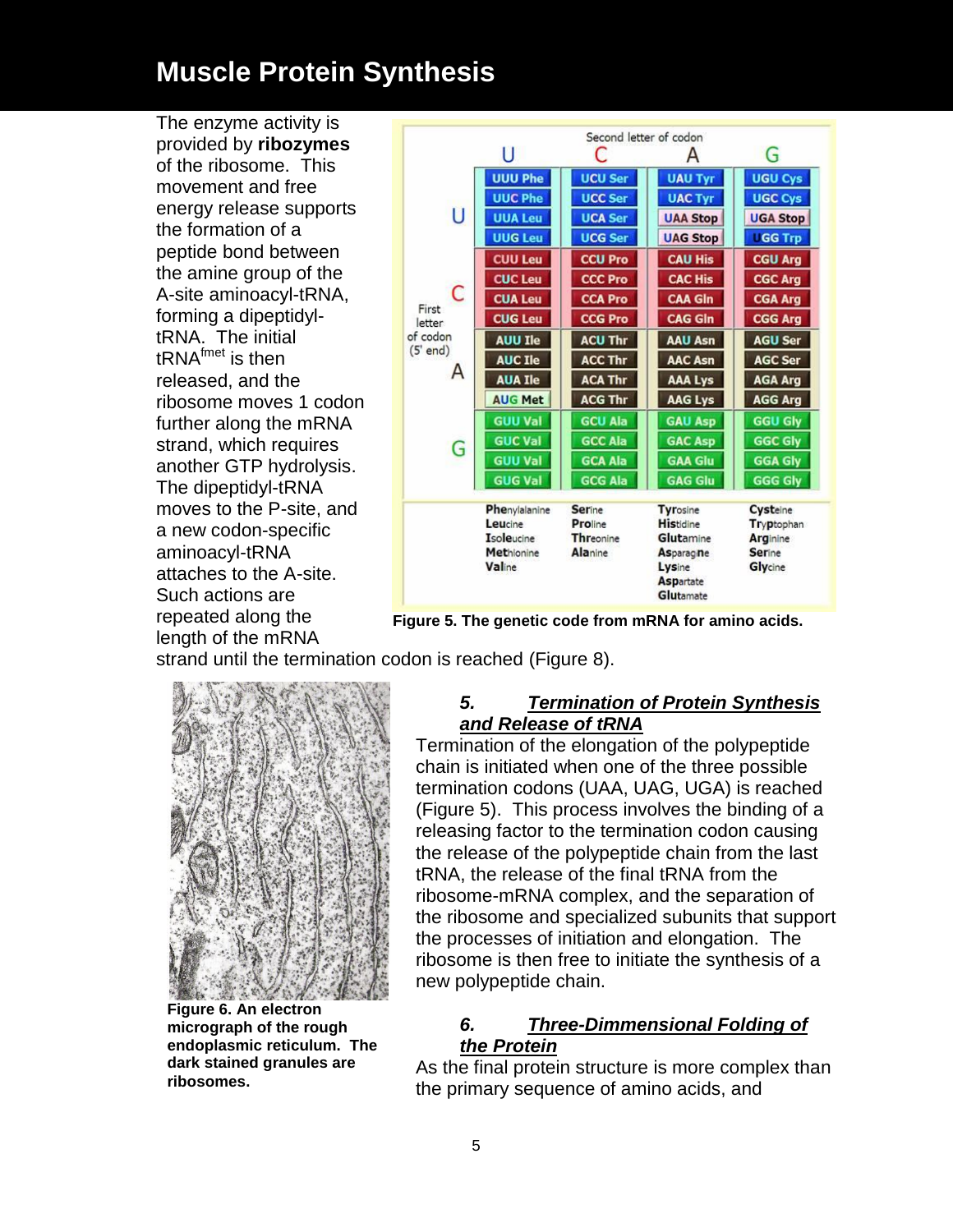sometimes often requires posttranslational modification (Figure 9), the released polypeptide chain is often not yet biologically active. Due to charge distribution characteristics of the primary sequence, folding of the polypeptide chain is a spontaneous process. However, some enzymatic modification is necessary for all amino acids. The methionine start residue is removed, and most proteins have added alteration to both the amine and carboxyl terminal groups. Some protein amino acid functional groups are also chemically modified by phosphorylation, carboxylation, methylation, attachment of carbohydrate sidechains, etc.

The energetics of protein synthesis is costly. The cost of each addition of an amino acid is 4 GTP molecules (from activation through peptide bond formation), and as such, protein



**Figure 7. Schematic showing transcription and translation. Note the location for translation (protein synthesis) being the cytosol.**



**Figure 8. Schematic showing protein synthesis. Note the need for nucleotide specific triphosphates and tRNA molecules.**

synthesis does not occur during exercise, but at rest and in recovery from exercise in a nutrient rich condition. For example, a deficiency in a single amino acid will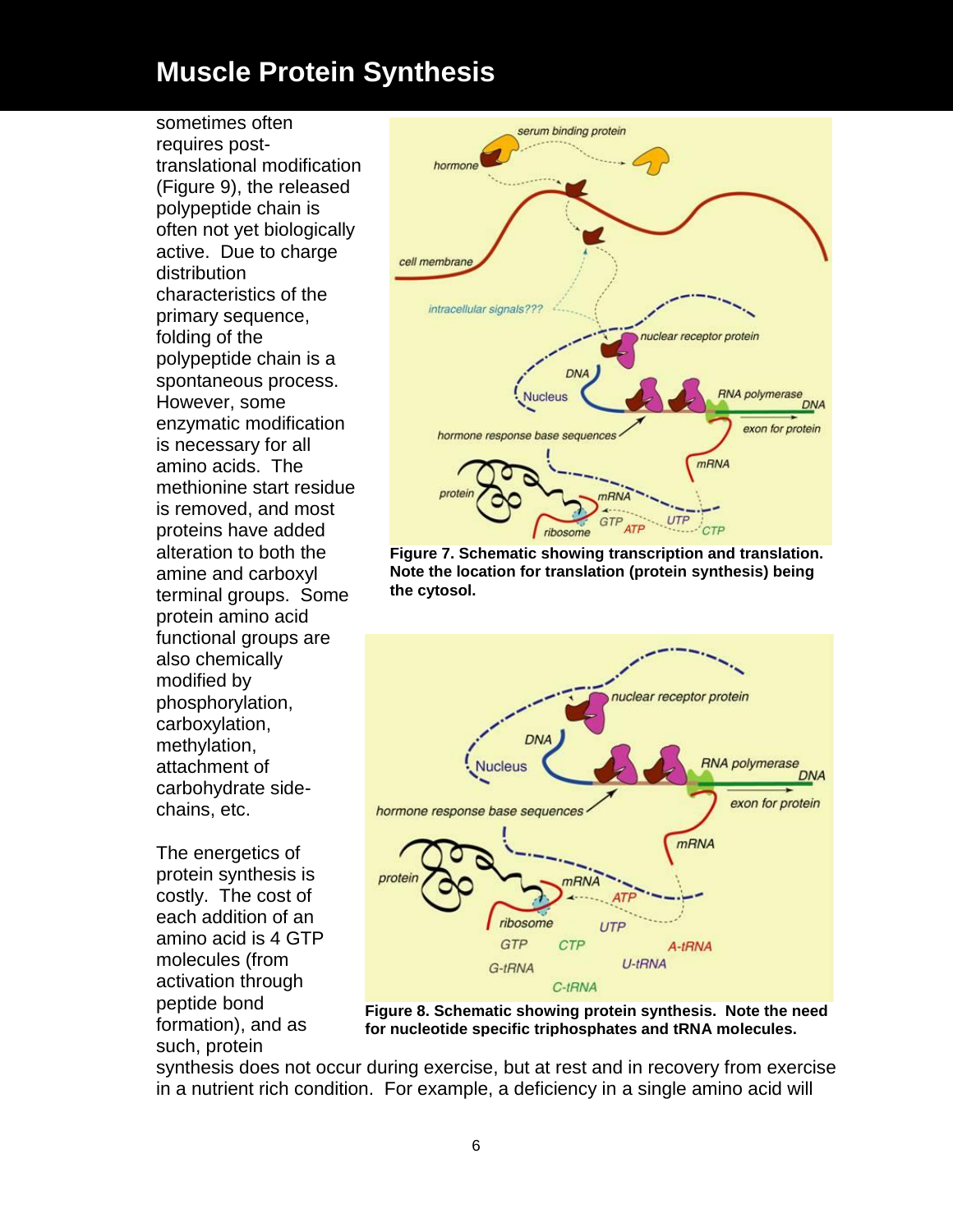prevent the synthesis of a given protein. Also, ample supplies of amino acids are needed to support protein synthesis, and adequate fat and carbohydrate is needed to provide the carbon skeletons for nonessential amino acid synthesis and the free energy for ATP and GTP regeneration to fuel the energetics of peptide chain elongation.



**Figure 9. An example of the 3 dimmensional protein structure of cytochrome C.**

### **Glossary Words**

**transcription** is the copying, or more correctly, the transferring of the DNA code to mRNA.

**translation** is the interpretation of the mRNA code to produce proteins.

**messenger RNA (mRNA)** is the product of the process of transcription.

**DNA** is the abbreviation for deoxyribonucleic acid.

**protein synthesis** is the production of proteins by sequential amino acid addition to a elongating peptide chain.

**intron** is the section of DNA not involved in the transcription of complement bases in mRNA.

**exon** is the base segments of DNA that are transcribed to form mRNA.

**polyA tail** is the 20 to 250 adenylate residues that are added to the 3' end of a mRNA at the completion of the transcription process.

**ribosome** is the subcellular organelle located in the cytosol that functions as the structural and regulatory foundation on which protein synthesis occurs.

**transfer RNA (tRNA)** is the amino acid specific RNA that is responsible for reading each codon and providing the required amino acid for attachment to the growing peptide chain.

**anti-codon arm** is the structural region of tRNA that contains the anti-codon.